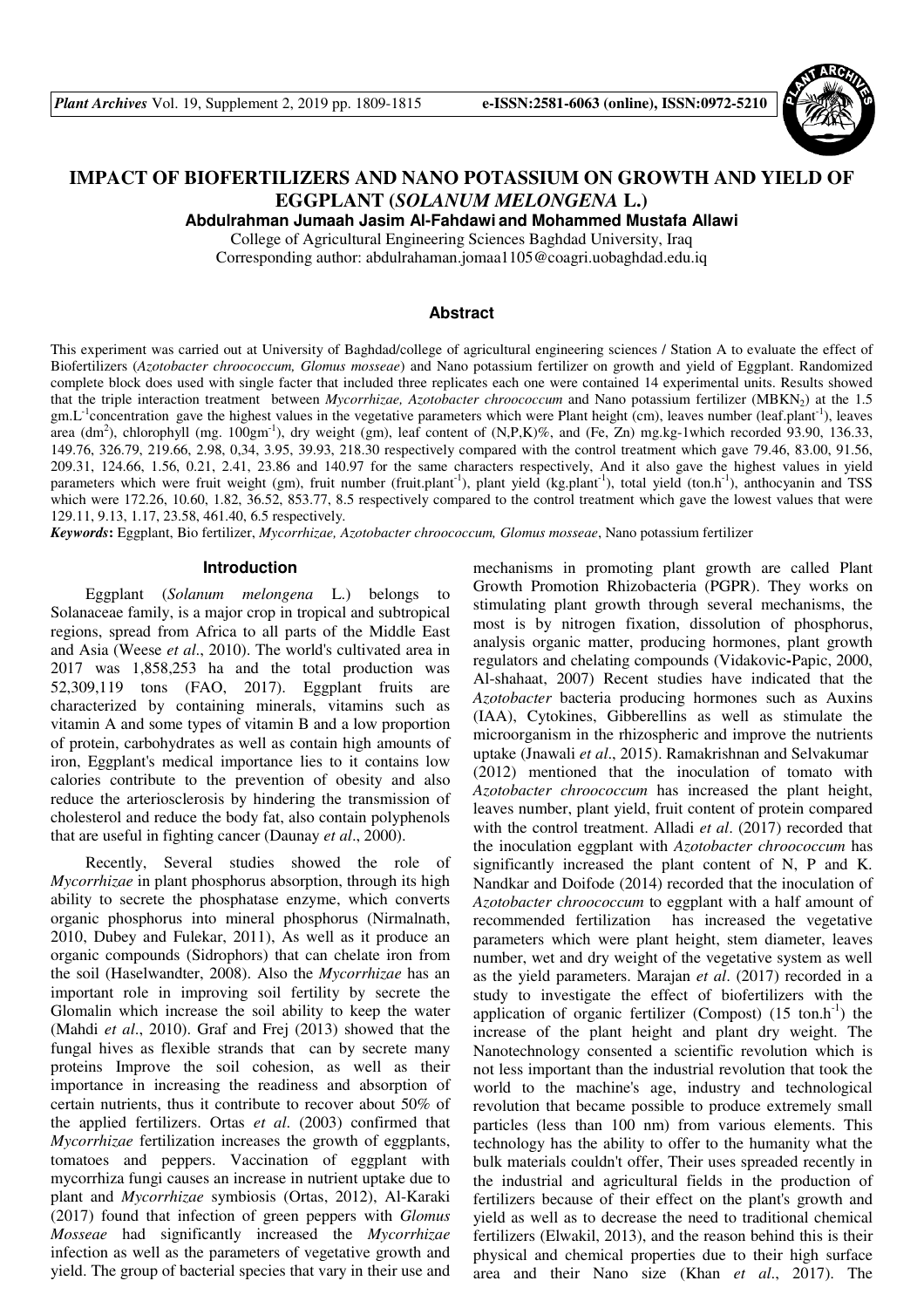Nanofertilizers plays an important role in plant nutrition by foliar or soil application, It's slow release contributes in provide plant with nutrients which ensure the maintenance of metabolic processes and improve the yield (Naderi and Abedi, 2012). Al-Juthery *et al*. (2018) mentioned that the foliar application of Potato with Nano fertilizer which contains 11 elements (N 5%, P 4%, K 2%, Mg 1%, Ca 1.5%, Fe 4%, Cu 1%, Zn 5%, Mn 2%, Mo 0.04%, B 0.06%) in the concentration of 400 L.  $h^{-1}$  in autumn season 2017 has increased the studied parameters which were leaf content of chlorophyll (Spad unit), total yield megagram.ha<sup>-1</sup>, Nitrogen in fruit compared with control treatments. As all mentioned above, this study aimed to evaluate the effect of biofertlilzers (*Azotobacter chroccocum, Glomus moseae*) and foliar spraying of Nano potassium and their interaction on growth and yield of Eggplant.

### **Materials and Methods**

An experiment was carried out at Station (A) that belongs to College of Agricultural Engineering Sciences / University of Baghdad Al-Jaderria for the spring season 2018 on Eggplant crop, in order to evaluate the effect of Biofertilizers (*Azotobacter chroccocum, Glomus moseae*) and Nano potassium fertilizer and their interaction on growth and yield of Eggplant. The field has been plowed, softened and settled. Random samples were taken from the field at a depth of 0.30-0 m for the purpose of analysis and knowledge the physical, chemical (Table 1)

| <b>Value</b> | Unit         | <b>Characteristics</b> |                   |
|--------------|--------------|------------------------|-------------------|
| 7.85         |              | <b>PH</b>              |                   |
| 3.8          | $ds.m^{-1}$  |                        | EC                |
| 0.65         | $g.k^{-1}$   |                        | Organic matter    |
| 35.1         |              |                        | CaCO <sub>3</sub> |
| 11.21        | $Meq.L^{-1}$ | Ca                     |                   |
| 15.13        |              | C1                     |                   |
| 2.4          |              | Available Nitrogen     |                   |
| 5.18         | $Mg.k^{-1}$  | Available phosphorus   |                   |
| 86.01        |              | Available Potassium    |                   |
| 20.08        |              | Clay                   | Soil              |
| 30           | $\%$         | Silt<br>separators     |                   |
| 49.2         |              | Sand                   |                   |
| Mixed soil   |              | Soil texture           |                   |

**Table 1 :** some physical and chemical properties of the soil

The poultry fertilizer (Fertak) (Produced by the Spanish company FERTINAGRO) were added along the terrace and mixed in the soil (6.5 Kg per tap).

A local seeds cultivar produced by the Danish company (Hawars) in 2018/2/20 were planted in corky dished accommodate 209 seeds. The seedlings were transplanted to the field at 2018/3/28 after 4-5 certain leaves were appeared and the distance between plant to other was 0.40m reciprocally on the terrace, the experiment unit contained 10 plants with 2m between each unit. Half recommended fertilization were applied (K<sub>2</sub>O 60, P<sub>2</sub>O<sub>5</sub> 80, N 60) Kg.h<sup>-1</sup> to all treatments except the treatments ( T1, T2) (Al Neaamie,1999). A bacterial farm was prepared which contained a pure *Azotobacter chroococcum* in a density of 1\*810 CFU, The bacterial farm were translocated to a plastic container and appended by 100 ml of arabic glue which prepared by 1:10 percent (glue: Water) to ensure the cohesion of the bacterial vaccine to plant's root and to guarantee the vaccination. The treated plants were placed

inside the container for 15 minutes considering the immersion of all plant inside the bacterial farm and away from the sunlight, then removed out in the shadow for 10-15 minutes and planted in the field. The *Mycorrhizae* was vaccinated by placing 30 gm of *Glomus mosseae* in a density 51 spore.gm-1 dry soil in the wholes that prepared for the fungal vaccine considering a totally touch between the vaccine and seedling's roots by using (Pad) method(Allawi, 2013).

The experiment was carried out using fertilizing compounds in one factor which contained (42) experiment units randomly distributed in three replicates, each replicate contained (14) experiment units with 10 plants in each unit as following:

T1: the control treatment, Ch: the recommended fertilization (N 120,  $P_2O_5$  160,  $K_2O$  120)  $Kg.h^{-1}$  (Al Neaamie,1999), K: high potassium fertilizer treatment (45%) (produced by the Italian company "Valagro"), M: *Glomus mosseae* treatment (The *Mycorrhizae* vaccine), B: *Azotobacter chroococcum* treatment (bacterial vaccine), KN1: the foliar application of Nano potassium  $0.75$  gm.L<sup>-1</sup> , KN2: the foliar application of Nano potassium  $1.5 \text{ gm.L}^{-1}$ , MB: *Glomus mosseae* (The *Mycorrhizae* vaccine)+ *Azotobacter chroococcum* (bacterial vaccine), MKN1: *Glomus mosseae* (The *Mycorrhizae* vaccine) + the foliar application of Nano potassium 0.75 gm.L-1, MKN2: : *Glomus mosseae* (The *Mycorrhizae* vaccine) + the foliar application of Nano potassium 1.5 gm.L-1, BKN1: *Azotobacter chroococcum* (bacterial vaccine) + the foliar application of Nano potassium 0.75 gm.L-1, BKH2: *Azotobacter chroococcum* (bacterial vaccine) + the foliar application of Nano potassium 1.5 gm.L-1, MBKN1: *Glomus mosseae* (The *Mycorrhizae* vaccine) + *Azotobacter chroococcum* (bacterial vaccine) + the foliar application of Nano potassium  $0.75$ gm.L-1, MBKN2: *Glomus mosseae* (The *Mycorrhizae* vaccine)+ *Azotobacter chroococcum* (bacterial vaccine) + the foliar application of Nano potassium  $1.5 \text{ gm.L}^{-1}$ .

The Nano potassium fertilizer 35% (by Sepehr Parmis company) treatment was applied four times for each concentration, The first was after 20 days of planting in 2018/4/18 and repeated every 15 days, The high potassium fertilizer 45% (by Valagro) was applied after 20 days of planting date in the concentration  $300 \text{ gm.L}^{-1}$  and repeated four times. All parameters were measured and subjected to computerized statistical analysis of variance (ANOVA) and means of treatments were compared using L.S.D at 0.5.

Studied parameters: Five plants were randomly chosen from each experiment unit and replicate and symboled to measure the following parameters

Plant height (cm), Total leaves number (leaf.plant<sup>-1</sup>), Leaves area  $(dsm^2.plant^{-1})$  :leaf area was measured using Digimizer method by (Sadik, 2011), Plant dry weight (gm. Plant<sup>-1</sup>), Leaf content of chlorophyll (mlg. 100  $\text{gm}^{-1}$ ) according to Goodwin method (1979).

Yield parameters: Total fruits number (fruit.plant<sup>-1</sup>), Fruit weight (gm), Plant yield (kg.plant<sup>-1</sup>), Total yield (ton.h<sup>-1</sup>) <sup>1</sup>), TSS: measured using Hand reflectometer, Anthocyanin pigment: according to Ranganna (1977), nutrients in plant tissues: the samples were prepared by using 0.2 gm of grinded leaves after being washed and cleaned, then dried in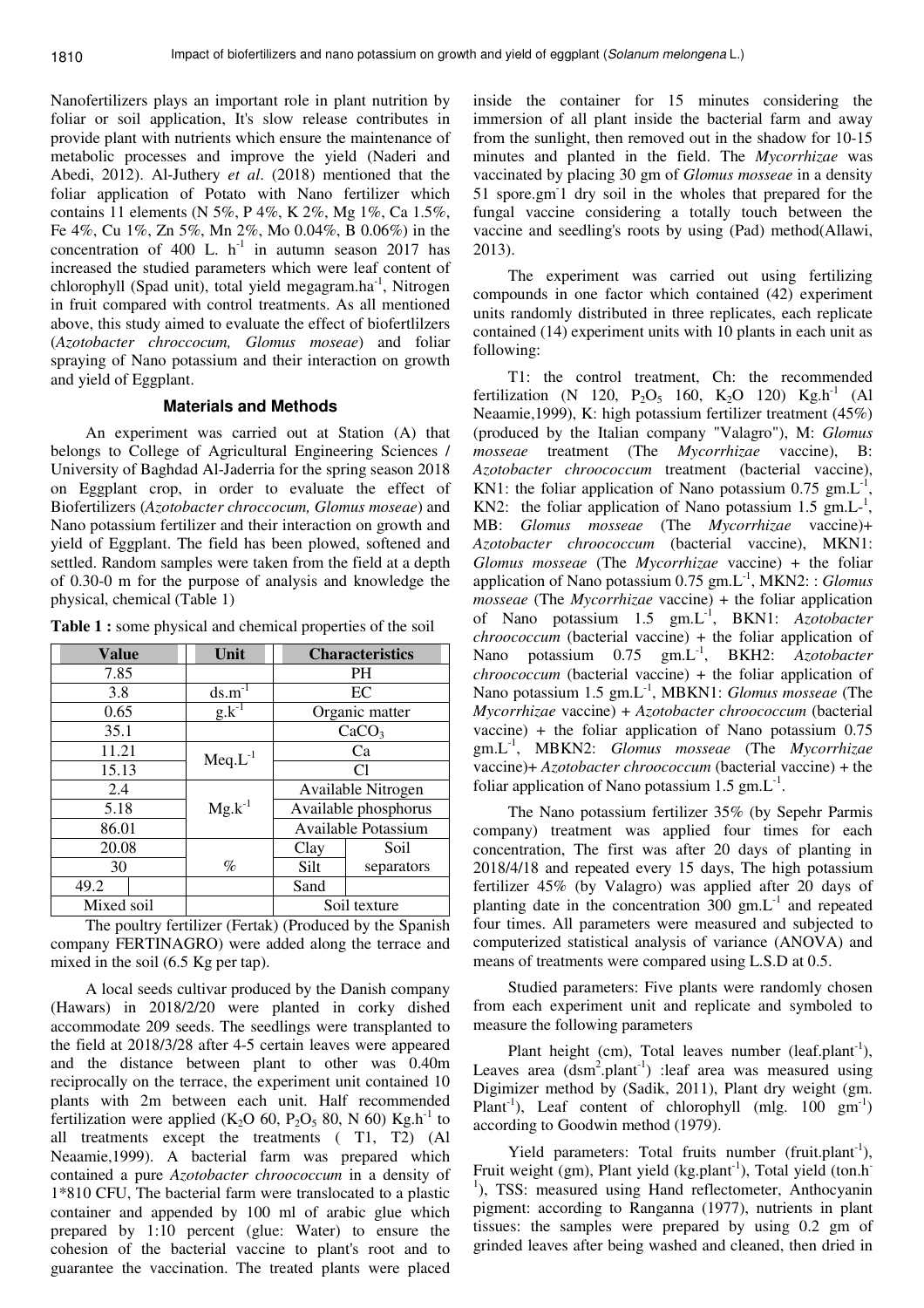the oven under 70  $\dot{C}$ , then the wet digestion was used according to Cresser and Parson (1979).

Nitrogen N(%): N was measured by Micro-Kjeldahl (Jackson, 1958)

Phosphorus (%): P was measured by Spectrophotometer under 882 mn wavelength(Olsen, 1902)

Potassium (%): K was measured by Flame photometer.

concentration of Fe, Zn in the leaf: Zn and Fe were measured by Atomic absorption spectrophotometer according to A.O.A.C (1980).

## **Results and Discussions**

- 1- **Plant height (cm):** Results in Table (1) showed that the highest values has given by the treatment MKN2 reached (96.33)cm in increase percent (21.73)cm compared with the control which gave the lowest value (79.46) cm, Also it gave a significant values comparing to  $K$ ,  $KN_1$  treatment.
- 2- **Leaves number (leaf. Plant-1):** Results in Table (2) revealed a significant effect for the treatment  $MBKN<sub>2</sub>$ that gave  $(136.33)$  leaf.Plant<sup>-1</sup> in increase percent

(64.25%) compared to the lowest value given by the control treatment (T1) 83.00 leaf. Plant<sup>-1</sup>

- 3- **Leaves area (Dcm<sup>2</sup> ):** Results in Table (2) showed that the treatment MBKN2 has significantly increased the leaves surface that area reached  $(149.76)$  Dcm<sup>2</sup>, which is not significant to the treatment MBKN1 (145.44)  $Dcm<sup>2</sup>$ , comparing to T1 which gave the lowest value (91.56)  $Dcm<sup>2</sup>$
- 4- **Leaves content of chlorophyll:** Results in Table (2) refers that the treatments increased the leaves chlorophyll content compared to the treatment T1, and as following MBKN2, MBKN1, MB (326.79, 320.31,  $316.67$ ) mg. $100g<sup>-1</sup>$  fresh weight in increase percent (56.12, 53.03, 51.29) respectively, while the treatment T1 gave the lowest value  $(209.31)$  mg.100g<sup>-1</sup>fresh weight
- **5- Vegetative dry weight gm.plant-1:** Results in Table (1) revealed that the treatment MBKN2 gave the highest value that reached  $(219.66)$  gm.plant<sup>-1</sup> compared to the treatment T1 which gave the lowest value (124.66)  $gm.plant^{-1}$

**Table 2 :** Effect of Biofertilizers and Nano potassium in vegetative parameters

| <b>Vegetative dry</b><br>weight gm.plant <sup>-1</sup> | Chlorophyll<br>$mg.100g-1$ fresh<br>weight | Leaves area<br>Dcm <sup>2</sup> | Leaves number<br>$(leaf.path-1)$ | Plant height (cm) | <b>Treatments</b>  |
|--------------------------------------------------------|--------------------------------------------|---------------------------------|----------------------------------|-------------------|--------------------|
| 124.66 i                                               | $209.31$ g                                 | 91.56 g                         | 83.00 g                          | 79.46 d           | T <sub>1</sub>     |
| 168.23 c                                               | 296.57 bc                                  | 129.60 cd                       | 99.00 de                         | 92.16 abc         | <b>CH</b>          |
| 135.90 gh                                              | 254.59 f                                   | $^{\circ}109.06\,\mathrm{f}$    | 96.67 def                        | 87.50 bcd         | K                  |
| 159.46 cd                                              | 285.54 cd                                  | 121.63 de                       | 102.33 d                         | 88.90 abc         | M                  |
| 134.46 h                                               | 290.78 bcd                                 | 130.76 bcd                      | 94.00 def                        | 88.40 abcd        | B                  |
| 135.86 gh                                              | 262.79 ef                                  | 93.10 g                         | 88.00 fg                         | 84.23 cd          | $KN_1$             |
| 141.60 fgh                                             | 270.03 e                                   | 95.76 g                         | 91.67 efg                        | 91.33 abc         | KN <sub>2</sub>    |
| 152.56 de                                              | 316.67 a                                   | 122.50 de                       | 117.00c                          | 93.56 ab          | MВ                 |
| 145.33 efg                                             | 282.16 d                                   | 118.26 ef                       | 124.00 <sub>bc</sub>             | 90.56 abc         | $MKN_1$            |
| 151.10 def                                             | 289.71 cd                                  | 139.46 abc                      | 130.33 ab                        | 96.73a            | MKN <sub>2</sub>   |
| $140.10$ gh                                            | 301.51 b                                   | 139.96 abc                      | 126.67 abc                       | 88.36 abcd        | $BKN_1$            |
| 152.56 de                                              | 296.59 bc                                  | 140.50 ab                       | 127.33 ab                        | 91.63 abc         | BKN <sub>2</sub>   |
| 188.73 b                                               | 320.31 a                                   | 145.33 a                        | 128.67 ab                        | 93.36 ab          | $MBKN_1$           |
| 219.66 a                                               | 326.79a                                    | 149.76 a                        | 136.33 a                         | 93.90 ab          | MBKN <sub>2</sub>  |
| 10.03                                                  | 11.43                                      | 10.59                           | 10.26                            | 8.96              | $\rm L.S.D_{0.05}$ |

- 6- **N leaf content (N%):** Results in table (3) presented that the N leaf content has significantly increased by applying the biofertilizer compounds and Nano potassium MBKN2, MBKN1 that gaves the highest values reached (2.85, 2.98)% respectively, while the treatment T1 gave the lowest value (1.56)%.
- 7- **P leaf content (%):** Results in table (3) revealed that the treatment MBKN2 has significantly increased the P leaf content which was (0.34)% compared to T1  $(0.21)\%$
- 8- **K leaf content (%):** Results in Table (3) showed that all the treatments has a significant effect compared to T1, the treatments MBKN2 and BKN2 gave the same

value reached (3.95)% in increase percent (63.00), while the treatment T1 gave the lowest value  $(2.41)\%$ .

- 9- **Zn leaf content (Zn mg.Kg-1 dry weight):** Results in table (3) presented that all treatment gave a significant values, the treatment MBKN2 gave the highest value that reached  $(39.93)$  mg.kg<sup>-1</sup> in increase percent (67.35)% compared to T1 which gave the lowest value  $(23.86)$  mg.kg<sup>-1</sup>.
- 10- **Fe leaf content (Fe mg.Kg-1 dry weight):** Results in table (3) revealed that all treatments gave a significant values compared to T1, the treatment MBKN2 gave the highest value reached that was  $(218.30)$  mg.kg<sup>-1</sup> while the treatment T1 gave the lowest value  $(140.97)$  mg.kg<sup>-</sup> <sup>1</sup>dry weight.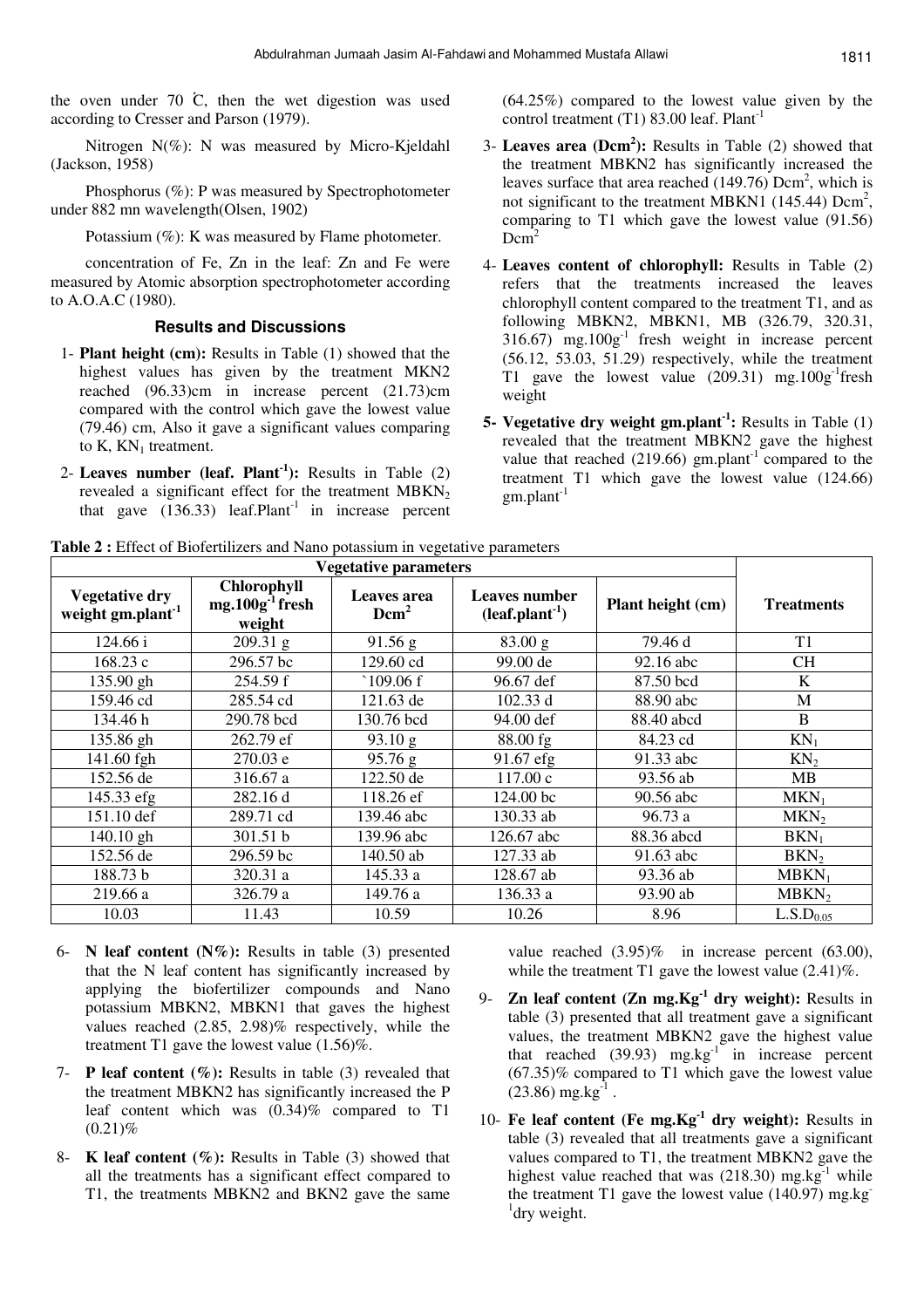| Fe, Zn leaf content $)$ mg.kg $^{-1}$ dry wight | Leaf content N,P,K% |             |              |            |                       |
|-------------------------------------------------|---------------------|-------------|--------------|------------|-----------------------|
| Fe                                              | Zn                  | K           |              | N          | <b>Treatments</b>     |
| 140.97 $f$                                      | 23.86 g             | 2.41h       | $0.21$ g     | 1.56f      | T <sub>1</sub>        |
| 171.12 cde                                      | 30.17 f             | $3.18$ defg | $0.24$ defg  | 1.98d      | <b>CH</b>             |
| 166.14 def                                      | 30.14 f             | 3.68 abc    | $0.23$ efg   | 1.71 ef    | K                     |
| 192.89 abc                                      | 36.69 abcd          | $2.91$ g    | $0.29$ abcd  | 1.82 def   | M                     |
| 186.20 bcde                                     | 34.54 bcdef         | $2.97$ fg   | $0.22$ fg    | 1.98d      | B                     |
| 172.72 cde                                      | 31.41 ef            | 2.96 g      | $0.21$ g     | $1.69$ ef  | $KN_1$                |
| 178.11 cde                                      | 31.80 def           | 3.56 abcd   | $0.25$ cdefg | 1.80 def   | KN <sub>2</sub>       |
| 161.24 ef                                       | 37.73 abc           | 3.41 cdef   | $0.31$ ab    | 2.55c      | MB                    |
| 192.88 abc                                      | 35.65 abcde         | $3.07$ efg  | $0.28$ bcde  | $1.72$ def | $MKN_1$               |
| 194.50 abc                                      | 38.88 ab            | 3.43 bcde   | $0.30$ abc   | 1.84 de    | MKN <sub>2</sub>      |
| 188.99 bcd                                      | 31.99 def           | 3.87 ab     | $0.28$ bcde  | $2.65$ bc  | $BKN_1$               |
| 190.84 bcd                                      | 33.40 cdef          | 3.95a       | $0.27$ bcdef | 2.68 bc    | BKN <sub>2</sub>      |
| 206.52 ab                                       | 37.86 abc           | 3.78 abc    | $0.30$ ab    | $2.85$ ab  | $MBKN_1$              |
| 218.30 a                                        | 39.93 a             | 3.95a       | 0.34a        | 2.98a      | MBKN <sub>2</sub>     |
| 26.47                                           | 5.00                | 0.44        | 0.05         | 0.26       | L.S.D <sub>0.05</sub> |

**Table 3 :** Effect of biofertilizers and Nano potassium on leaf content of nutrients

The significant effect of the triple interaction between *Mycorrhizae, Azotobacter chroococcum* and Nano potassium fertilizer  $K_2SO_4$  (1.5 gm.L<sup>-1</sup>) can be due to the positive interaction between the studied factors, it might be due to the mycorrhizae role in increasing the absorption area because that the fungal hyphaes are able to reach areas where roots cannot reach it (Read and Perez-Moreno, 2003), As well as their high ability to secrete the phosphatase enzyme (Fulekar and Dubey, 2011), which increase the phosphorus availability, and also increase the macro-elements absorption. The ability of mycorrhizae in producing Glomalin which improved the soil ability to keep the water and improve soil physical characteristics and increased the roots permeability to farther areas and expansion the absorption area (Mahdi *et al*., 2010) which is reflected on the vegetative growth parameters of plant. The positive relationship between *Mycorrhizae, Azotobectar* might be contributed in increase the nitrogen fixation, Also phosphorus existence considered as an important factor in nitrogen fixation (Wu and Xia, 2006, Antunes *et al*., 2006) Which reflected on increase the chlorophyll production Table (2) and increase the leaves number, leaves area Table (2). The researches mentioned that the vaccination by *Micorrhizae* and *Azotobacter* can increase the P, Zn and Fe absorption (Rajaee *et al*., 2007) Also they increase the carbohydrates and proteins (Kizilog *et al*., 2001) Also the *Azotobacter* production of Thiamine, riboflavin, nicotine, IAA, Gibberellins, as well as Auxins and cytokinins that can stimulate the roots growth ( Brakel *et al*., 1965) which increased the roots efficiency to absorb the nutrients which positively reflected on the vegetative growth parameters. The foliar application of Nano potassium fertilizer can be contribute in metabolic activities stimulation and reinforcement (Naderi and Abedi, 2012), The potassium contributes as a stimulator for the enzymes activities that responsible for carbon processes as well as the metabolic activities inside the cells which positively reflected on cells division and increase the leaves area (Tisdale *et al*.,1993 and Havlin *et al*., 2005), And it might be due to the fact that Nano potassium fertilizer has a higher physical and chemical activity than traditional fertilizers because of the high surface area of the Nano fertilizer which reflected on the increasing and improving the metabolic activities and accelerate the enzymatic activities of the photosynthesis as well as the chlorophyll (Morteza *et al*., 2013 and Siddiqui, 2014) Which positively reflected on increase the leaves number, leaves area and dry weight. The increase of vegetative growth parameters may be due to the positive interaction between the study factors that we mentioned.

- 11- **Fruits number (Friut.plant-1):** Results in table (4) mentioned that the treatment CH has gave the most significant value reached  $(11.10)$  Friut.plant<sup>-1</sup> compared with T1 which gave the lowest value (9.13) Friut.plant<sup>-</sup> 1 , Also all treatments gave a significant values comparing to T1.
- 12- **Fruits weight (gm) :** Results in table (4) showed that the treatment MBKN2 gave the highest value reached (172.26) gm, while the treatment T1 gave the lowest value (129.11) gm, All treatments were gave a significant values compared with T1.
- 13- **Plant yield (kg.plant-1):** Results in table (4) presented that applying biofertilizers and Nano potassium fertilizer significantly increased all treatments compared to T1 in plant yield parameter, The treatments MBKN2 and CH gave the highest values  $(1.82, 1.80)$  kg.plant<sup>-1</sup> respectively compared to T1 which gave the lowest value  $(1.17)$  kg.plant<sup>-1</sup>.
- 14- **Total yield (ton.h<sup>-1</sup>):** Results in table (4) refer to a significant values for the treatments MBKN2, CH that reached (36.52, 35.96) ton.h<sup>-1</sup> respectively compared to T1 which gave  $23.58 \text{ ton} \cdot \text{h}^{-1}$ .
- 15- **Fruits Anthocyanin pigment (mlg. 100 gm-1 wet**  weight): Results in table (5) revealed that the treatment MBKN2 has a significant value reached (852.77) mlg. 100 gm-1 wet weight in increase percent 85.03% compared to T1 which recorded the lowest value that was (461.40) mlg.  $100 \text{ gm}^{-1}$  wet weight, As well as the significant values for all treatments compared with T1.
- 16- **Fruits Total soluble solids (TSS) %:** The applied biofertilizers and Nano potassium fertilizer were significantly increased the TSS in fruits, the treatment MBKN2 gave the highest value reached (8.50) % compared to T1 which gave  $(6.50)$ % as shown in Table (5).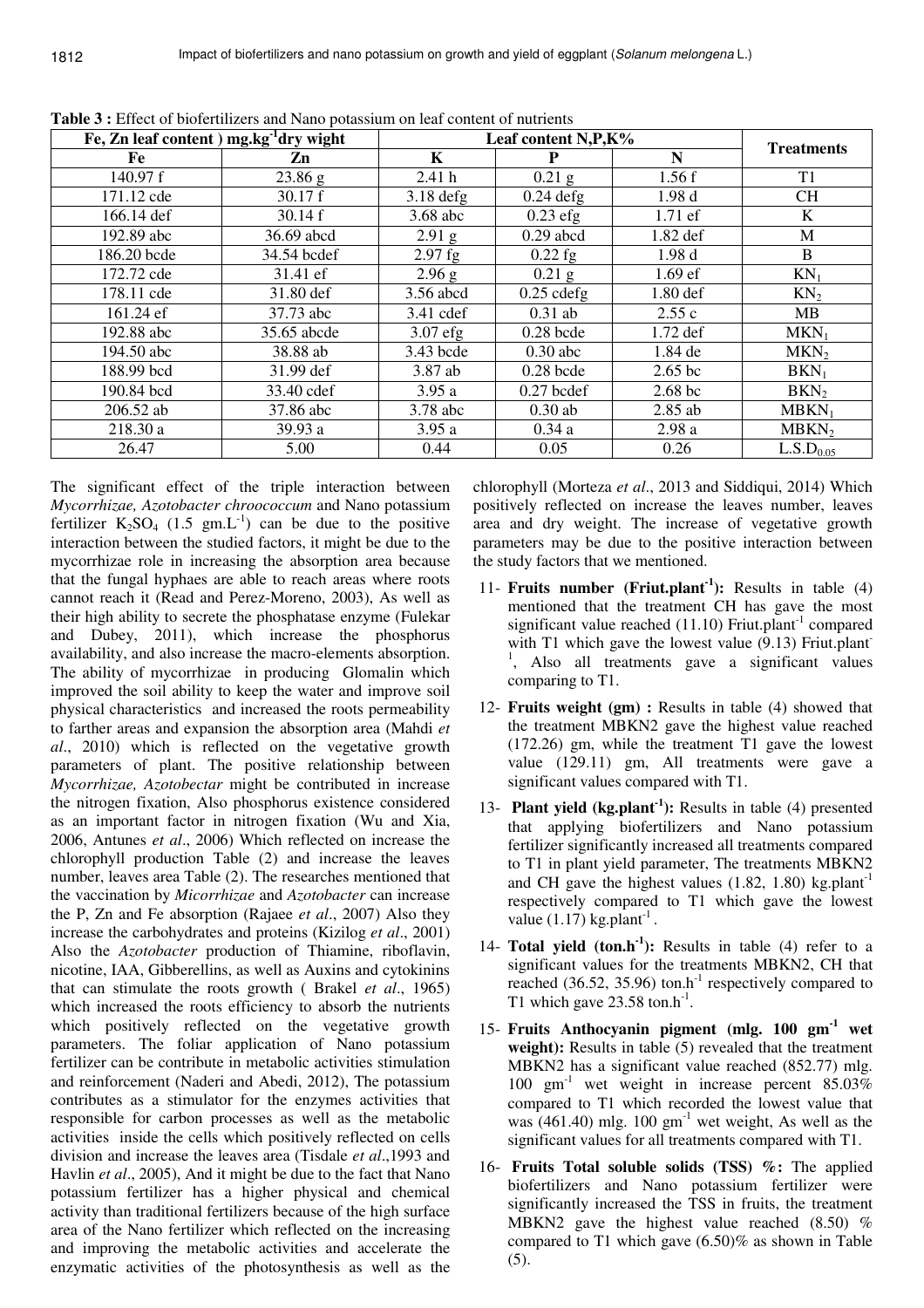| Total yield $(ton.h-1)$ | <b>Plant</b> yield<br>$(kg.plant-1)$ | Fruits weight (gm) | <b>Fruits number</b><br>$(Friut.plant-1)$ | <b>Treatments</b>     |
|-------------------------|--------------------------------------|--------------------|-------------------------------------------|-----------------------|
| 23.58 g                 | 1.17 g                               | $129.11\text{ g}$  | 9.13 i                                    | T1                    |
| 35.96 a                 | 1.80a                                | 162.06 cde         | 11.10a                                    | <b>CH</b>             |
| 33.39 cde               | 1.67 cde                             | 168.66 abc         | 9.90 fgh                                  | K                     |
| 32.96 de                | 1.65 cde                             | 162.20 cde         | 10.16 def                                 | M                     |
| 32.01 e                 | 1.60e                                | 156.20 e           | 10.24 cde                                 | B                     |
| 28.36 f                 | 1.42 f                               | 144.90 f           | 9.78h                                     | $KN_1$                |
| 31.77 e                 | 1.59 <sub>e</sub>                    | 161.03 de          | 9.86 gh                                   | KN <sub>2</sub>       |
| 33.87 cd                | 1.69 cd                              | 164.93 bcd         | 10.26 cde                                 | MB                    |
| 33.35 cde               | 1.66 cde                             | 159.53 de          | 10.45 bc                                  | $MKN_1$               |
| 34.23 bc                | $1.71$ bc                            | 170.44 ab          | $10.04$ efgh                              | MKN <sub>2</sub>      |
| 32.36 de                | $1.61$ de                            | 160.13 de          | $10.10$ efg                               | $BKN_1$               |
| 32.53 de                | $1.62$ de                            | 162.26 cde         | $10.03$ efgh                              | BKN <sub>2</sub>      |
| 35.57 ab                | 1.78 ab                              | 170.66 ab          | 10.42 bcd                                 | $MBKN_1$              |
| 36.52 a                 | 1.82a                                | 172.26 a           | 10.60 <sub>b</sub>                        | MBKN <sub>2</sub>     |
| 1.63                    | 0.08                                 | 6.90               | 0.26                                      | L.S.D <sub>0.05</sub> |

|  |  |  | Table 4 : Effect of Biofertilizers and Nono potassium on yield characteristics of Eggplant |  |
|--|--|--|--------------------------------------------------------------------------------------------|--|
|  |  |  |                                                                                            |  |

**Table 5 :** Effect of biofertilizers and nono potassium on qualitative fruits characteristics of Eggplant

| <b>Fruits parameters Qualitative</b> |                                                                |                       |
|--------------------------------------|----------------------------------------------------------------|-----------------------|
| Total soluble solids (TSS) %         | Anthocyanin pigment<br>(mlg. $100 \text{ gm}^{-1}$ wet weight) | <b>Treatments</b>     |
| 6.5c                                 | 461.40 h                                                       | T1                    |
| $7.83$ ab                            | 612.40 f                                                       | <b>CH</b>             |
| 7.83 ab                              | 639.93 e                                                       | K                     |
| 7.86 ab                              | 659.30 e                                                       | M                     |
| $7.50$ abc                           | 649.80 e                                                       | B                     |
| $7.66$ abc                           | 645.20 e                                                       | $KN_1$                |
| $6.83$ bc                            | 570.87 g                                                       | KN <sub>2</sub>       |
| 8.70 a                               | 736.90 c                                                       | MB                    |
| 7.83 ab                              | 613.97 f                                                       | $MKN_1$               |
| 8.16 a                               | 702.70 d                                                       | MKN <sub>2</sub>      |
| $7.50$ abc                           | 654.80 e                                                       | $BKN_1$               |
| 7.66 abc                             | 796.80 b                                                       | BKN <sub>2</sub>      |
| $7.50$ abc                           | 812.10 b                                                       | $MBKN_1$              |
| 8.50 a                               | 853.77 a                                                       | MBKN <sub>2</sub>     |
| 1.27                                 | 23.03                                                          | L.S.D <sub>0.05</sub> |

The increase in yield parameters may be due to raise the absorption area which came from the fungal hyphaes deep permeation which increase the absorption area through the activity of root hairs as well as the hyphaes activity (Huez-Lopez *et al*., 2011) *Mycorrhizae* produces the Siderophores compound that works on chelate macro elements which increase their absorption and their role in metabolic activity which leads to increase the photosynthesis outputs and that's agree with (Karaki, 2017) by the transmission of photosynthesis outputs to the fruits and improve the yield qualities. The high ability of *Mycorrhizae* in producing Phosphatase enzyme which works on transfer the organic phosphorus to mineral phosphorus can be contribute in increase the plant absorption of phosphorus and fungal hyphaes which positively reflected on improve fruits growth and absorption (Smith and Read, 2008) or may be due to that the vaccination by *Azotobacter* increased the leaves area because of their nitrogen fixation and chlorophyll production which affected on the accumulation of photosynthesis productions leaded to increase the yield and that was agreed with (Zena *et al*., 1986). Or it may be due to photosynthesis productions that transferred by potassium which contribute in transfer the outputs from the source(leaves) to the sink (vegetative growth, flowers, fruits), as well as the activation of potassium for many enzymes which responsible for the activities of vegetative growth may contribute to increase the cellular activity and transfer of nutrients to the fruits and thus reflected on the yield (Patrick *et al*., 2001), or it may be due to the effectiveness of Nano-fertilizer to improve the enzymatic and biological reactions and the regularity of hormones (Grover *et al*., 2012), as well as its nutrition role in activating the nutrient movement, which is positively reflected on increase the yield and its components. This is consistent with Al-juthery et al. (2018).

#### **References**

- Al-Neaamie, S.N.AB. (1999). Fertilizer and Soil fertility. Dar Al-Kutob for publishing. University of Mousel. Ministry of Higher Education and Scientific Research. Iraq
- Al-Juthery, H.W.A.; Ali, N.S.; Al-Taey, D.K.A. and Ali, E.A.H.M. (2018). The impact of foliar application of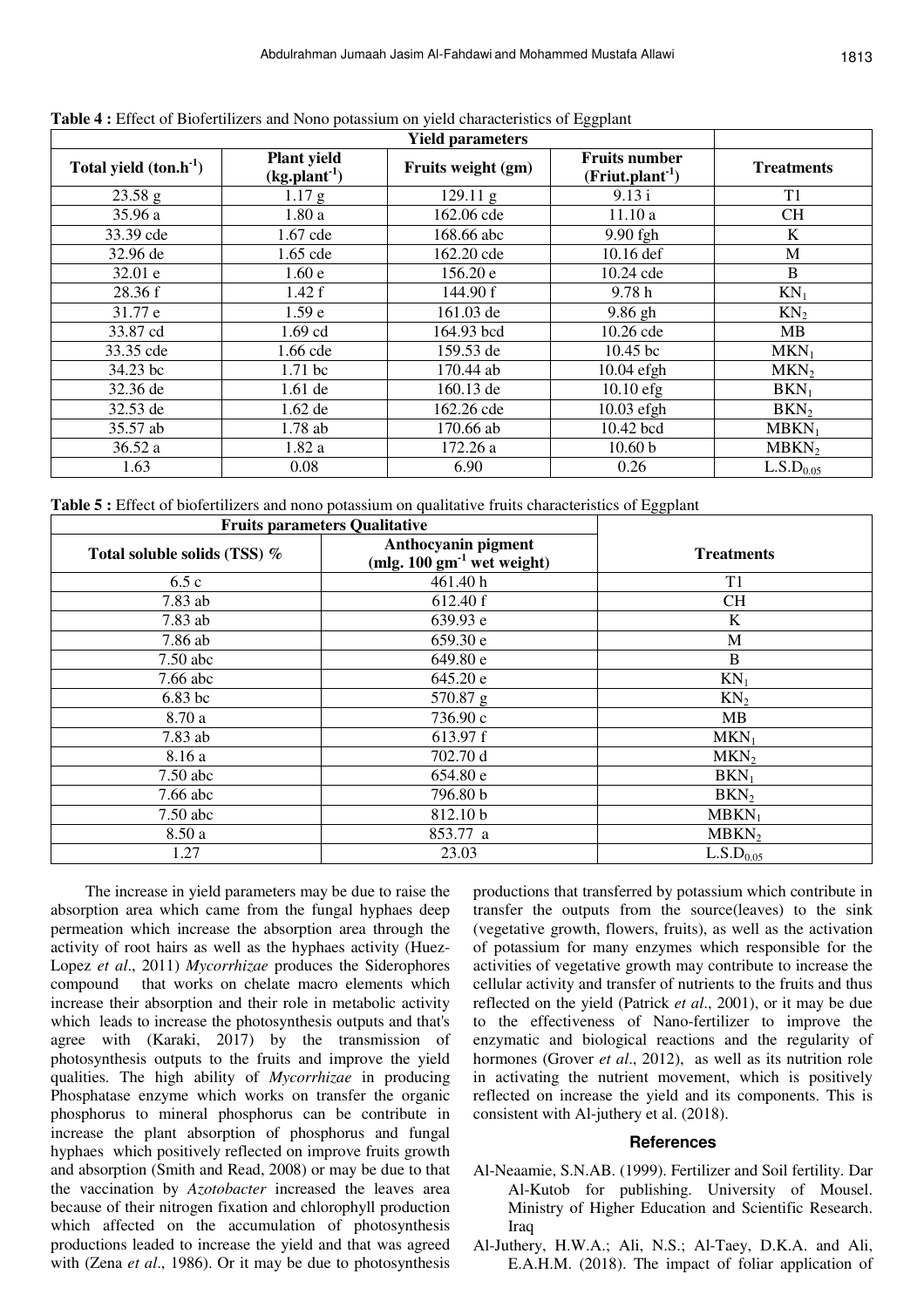nanaofertilizer, seaweed and hypertonic on yield of potato. Plant Archives, 18(2): 2207-2212.

- Al-Karaki, G.N. (2017). Effects of *Mycorrhizal* Fungi Inoculation on Green Pepper Yield and Mineral Uptake under Irrigation with Saline Water. Advances in Plants and Agriculture Research. 6(5): 164-169.
- Alladi, A.; Kala, K.S.; Udayasankar, A. and Thakur, K.D. (2017). Influence of Biofertilizers on Uptake of NPK in Soils and Eggplant. International Journal of Current Microbiology and Applied Sciences. 6(12): 1259-1263.
- Allawi, M.M. (2013). Impact of Bio, Organic and chemical fertilization on the roots architectural and growth and yield of pepper plant (*Capsicum annuum* L.). Ph.D. thesis. Department of Horticulture and Garden Engineering. faculty of Agriculture. Baghdad University. Iraq.
- Al-Shahaat, T.M.R. (2007). Biofertilizers and organic agriculture are healthy food and clean environment. Faculty of Agriculture-Ain Shams University. First Edition - Arab Thought House. Cairo. 200.
- Antunes, P.M.; Varennes, A.D.; Zhang, T. and Goss, M.J. (2006). The tripartite symbiosis formed by indigenous arbuscular mycorrhizal fungi, *Bradyrhizobium japonicum* and soybean under field conditions. Journal of agronomy and crop science. 192(5): 373–378.
- AOAC (1980). Official Methods of Analysis. 13<sup>th</sup> Ed. Association of Official Analytical Chemists. Washington, D.C.
- Brakel, J.F. (1965). Etude qualitative et quantitative de la synthese de substances de nature auxinique par *Azotobacter chroococcum in vitro*. Bull Inst Agron Stns Rech Gembloux 33: 469-487.
- Cresser, M.E. and Parson, G.W. (1979). Sulphuric prechoric and digestion of plant material for determination nitrogen, phorsphorous, potassium, calcium and magnesium. Analytical Chemical. Acta 109(2): 431- 436.
- Daunay, M.C.; Lester, R.N.; Hernart, J.W. and Durant, C. (2000). Eggplants: present and future. Capsicum and eggplant. News letter. 19: 11-18.
- Doifode, V.D. and Nandkar, P.B. (2014). Influence of biofertilizers on the growth, yield and quality of brinjal crop. International Journal of Life Sciences*. A*, 2: 17-20.
- Dubey, K.K. and Fulekar, M.H. (2011). Mycorrhizosphere development and management: The role of nutrients, micro-organisms and bio-chemical activities. Agriculture and biology journal of north america, 2(2) : 315-324.
- Dubey, K.K. and Fulekar, M.H. (2011). Mycorrhizosphere development and management: The role of nutrients, micro-organisms and bio-chemical activities. Agriculture and biology journal of north america, 2(2): 315-324.
- Elwakil, M.A. (2013). Deliberation on the diverse effects of Nanoparticles on soil structure and soil microbes. Information Technology Center, Mansoura University Web Site.
- FAO, Statistics division (FAO STAT).2017. Retrieved from http://faostat.fao.org.
- Goodwin, T.W. (1976). Chemistry & Biochemistray of plant pigment.2nd Academic. Press. London. NewYork. San Francisco:373.
- Graf, F. and Frei, M. (2013). Soil aggregate stability related to soil density, root length, and mycorrhiza using site-

specific *Alnus incana* and *Melanogaster variegatus* s.l. *Ecological engineering*, 57: 314-323.

- Grover, M.; Singh, S. and Teswarlu, B. (2012). Nano technology: scope and limitations in agriculture. Int. J. Nanotech. Appl., 2(1): 10-38.
- Haselwandter, K. (2008). Structure and function of siderophores produced by *mycorrhizal* fungi. *Mineralogical Magazine*. 72(1) p:61-64.
- Havlin, J.L.; Beaton, J.D.; Tisdale, S.L. and Nelson, W.L. (2005). Soil fertility and fertilizers, in an introduction to nutrient management, 6th ed. Prentic Hall, New Jersey. 199-218.
- Huez-Lopez, M.A.; Ulery, A.L.O.; Samani, Z.; Picchioni, G. and Flynn, R.P. (2011). Response of chilli pepper (*Capsicum annuum* L.) to salt stress and organic And inorganen nitrogen sources. I- Growth and yield. Tropical and subtropical Agro ecosystems, 14: 137 – 147.
- Jackson, M.L. (1958). Soil Chemical Analysis. Univ. Wisconsin, 498.
- Jnawali, A.D.; Ojha, R.B. and Marahatta, S. (2015). Role of *Azotobacter* in soil fertility and sustainability–A Review. Advances in Plants & Agriculture Research.2(6): 1-5.
- Khan, I.; Saeed, K. and Khan, I. (2017). Nanoparticles: Properties, applications and toxicities. Arabian Journal of Chemistry. In Press, 6-46.
- Kizilog, I.U.; Bilen, F.T. and Ataplu, N. (2001). Effect of Inoculation Eight *Azotobacter chroococcum* and Nitrogen Fertilizer on Plant Growth of Corn (*Zea mays*) Carbohydrate and Protein Contents. Ziraat-Fakultesi-DergisiAtaturk- Universitasi, 32: 215-221.
- Mahdi, S.S.; Hassan, G.I.; Samoon, S.A.; Rather, H.A.; Dar, S.A. and Zehra, B. (2010). Bio-fertilizers in organic agriculture. Journal of Phytology, 2(10): 42-54.
- Mahdi, S.S.; Hassan, G.I.; Samoon, S.A.; Rather, H.A.; Dar, S.A. and Zehra, B. (2010). Bio-fertilizers in organic agriculture. Journal of Phytology, 2(10): 42-54.
- Marajan, W.A.; Hadad, M.A.; Gafer, M.O.; Khalifa, K.M.; Hatim, S.A. and Abdelrhman, M.A. (2017). Influence of Bio-organic Fertilizers on Tomato Plants Growth under Deep Tillage Preparation in Western Omdurman Soil. IJRDO-Journal of Agriculture and Research, 3(8): 61-73.
- Morteza, E.; Moaveni, P.; Farahani, H.A. and Kiyani, M. (2013). Study of photosynthetic pigments changes of maize (*Zea mays* L.) under nano  $Ti<sub>0<sub>2</sub></sub>$  spraying at various growth stages. Springer Plus, 2: 247-249.
- Naderi, M.R. and Abedi, A. (2012). Application of nanotechnology in agriculture and refinement of environmental pollutants. J Nanotechnol, 11(1): 18-26.
- Naderi, M.R. and Abedi, A. (2012). Application of nanotechnology in agriculture and refinement of environmental pollutants. J Nanotechnol., 11(1): 18-26.
- Nirmalnath, P.J. (2010). Molecular Diversity of Arbuscular Mycorrhizal Fungi and pink pigmented facultative methylotrophic bacteria and their influence on grapevine *(Vitis vinifera).* University of Agricultural Sciences. Dharwad.
- Ortas, I. (2012). The effect of mycorrhizal fungal inoculation on plant yield, nutrient uptake and inoculation effectiveness under long-term field conditions. Field crops research, 125: 35-48.